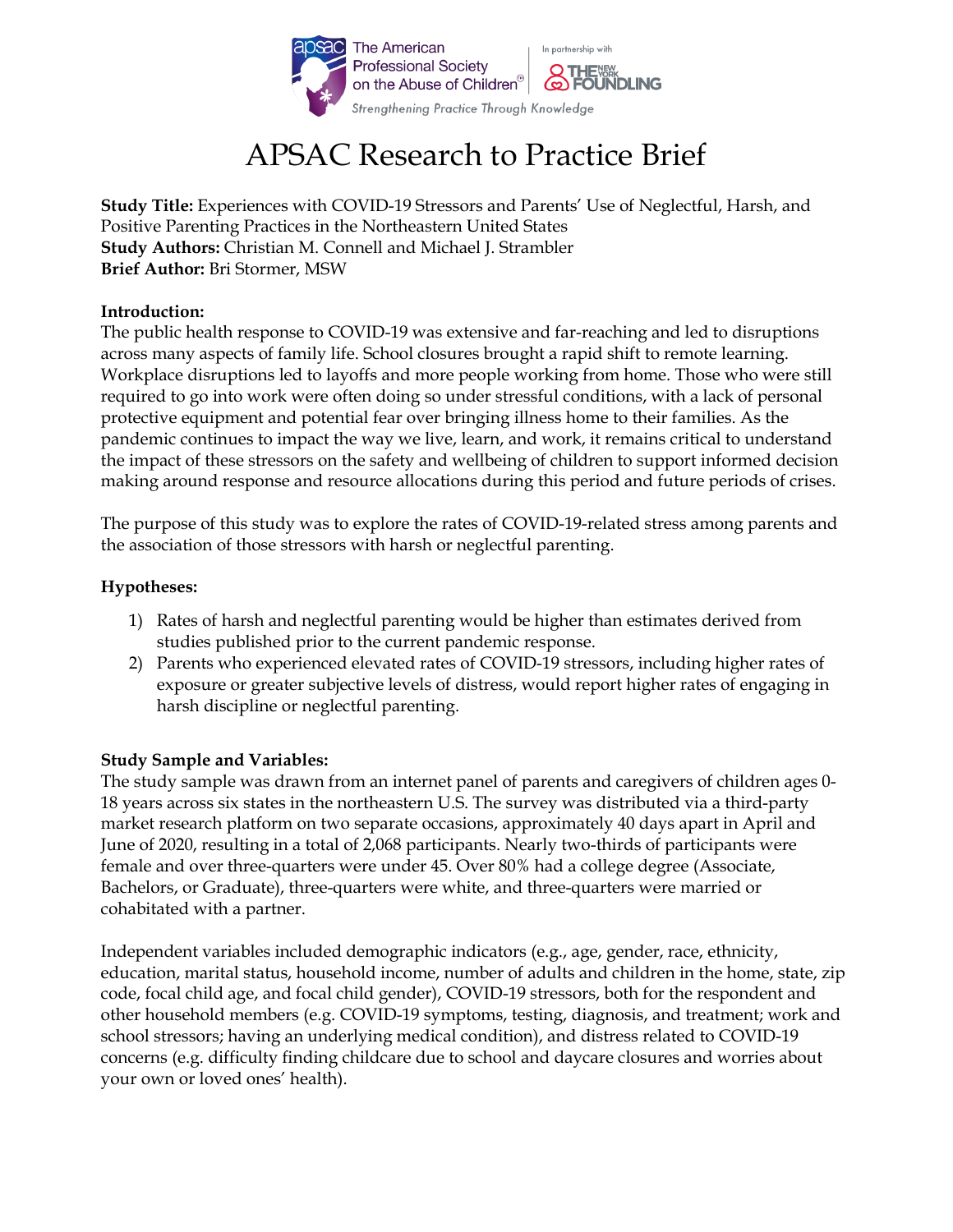Dependent variables included parental neglect and parental discipline. Parental neglect was measured using the cognitive, supervisory, physical, and family neglect subscales of the *Multidimensional Neglect Behavior Scale*. Parental discipline was measured using items from the positive (non-violent) discipline, psychological punishment, and physical corporal punishment scales of the *Parent-Child Conflict Tactics Scale*. Both dependent variables were measured using a four-point frequency scale (never happened, sometimes happened, frequently happened, always happened) over the previous 30 days.

## **Findings:**

Respondents reported an average of 2.75 COVID-related stressors and reported household members had experienced an average of 2.83 household stressors. The most common stressors were canceling a trip or vacation, financial loss, and being forced to work from home. 82.3% of respondents reported a school or childcare closure due to the pandemic. The number of personal and household COVID-19 stressors were moderately correlated to higher reports of distress, as was the experience of school or childcare closures.

55.6% of caregivers reported engaging in neglectful parenting behavior over the previous month. Higher levels of personal and household COVID-19 stressors and distress were associated with higher levels of physical and family-based neglect, but not with higher levels of supervisory or cognitive neglect. Each additional personal stressor increased odds of physical neglect by 13% and family-based neglect by 14%, and each additional household member stressor increased odds by 6% and 18%, respectively. Higher levels of COVID-19 distress was associated with decreased emotional neglect.

57.2% of parents reported use of psychological aggression over the previous month and 26.9% reported use of physical discipline. 67.1% reported use of positive discipline over the previous month. Household levels of exposure to COVID-19 stressors and higher levels of caregiver distress were associated with increased risk of exposure to harsh discipline, although personal exposure did not predict occurrences of harsher discipline. Each additional stressor experienced by a household member increased the likelihood of physical discipline by 13% and harsh psychological discipline by 5%. Use of positive discipline was associated with personal and household members' exposure to COVID-19 stressors when modeled separately from distress, but only household members' exposure to stressors was associated with positive discipline when distress was included.

### **Recommendation:**

Even at the early stage of the pandemic in which this data was collected, parents were experiencing stressors and additional distress associated with COVID-19. These additional stressors increased the likelihood of physical and family-based neglect, with each additional stressor adding risk for these neglect subtypes. Professionals working directly with children and families should take care to continually assess physical family needs during this difficult and everchanging time. Future research might examine the impact of COVID-19 relief legislation (e.g. stimulus checks, the expanded Child Tax Credit) on parental stress and neglect. Further, because the authors found that higher distress was related with decreased emotional neglect, future research might focus on the relationship between COVID-related distress and parental warmth and compassion.